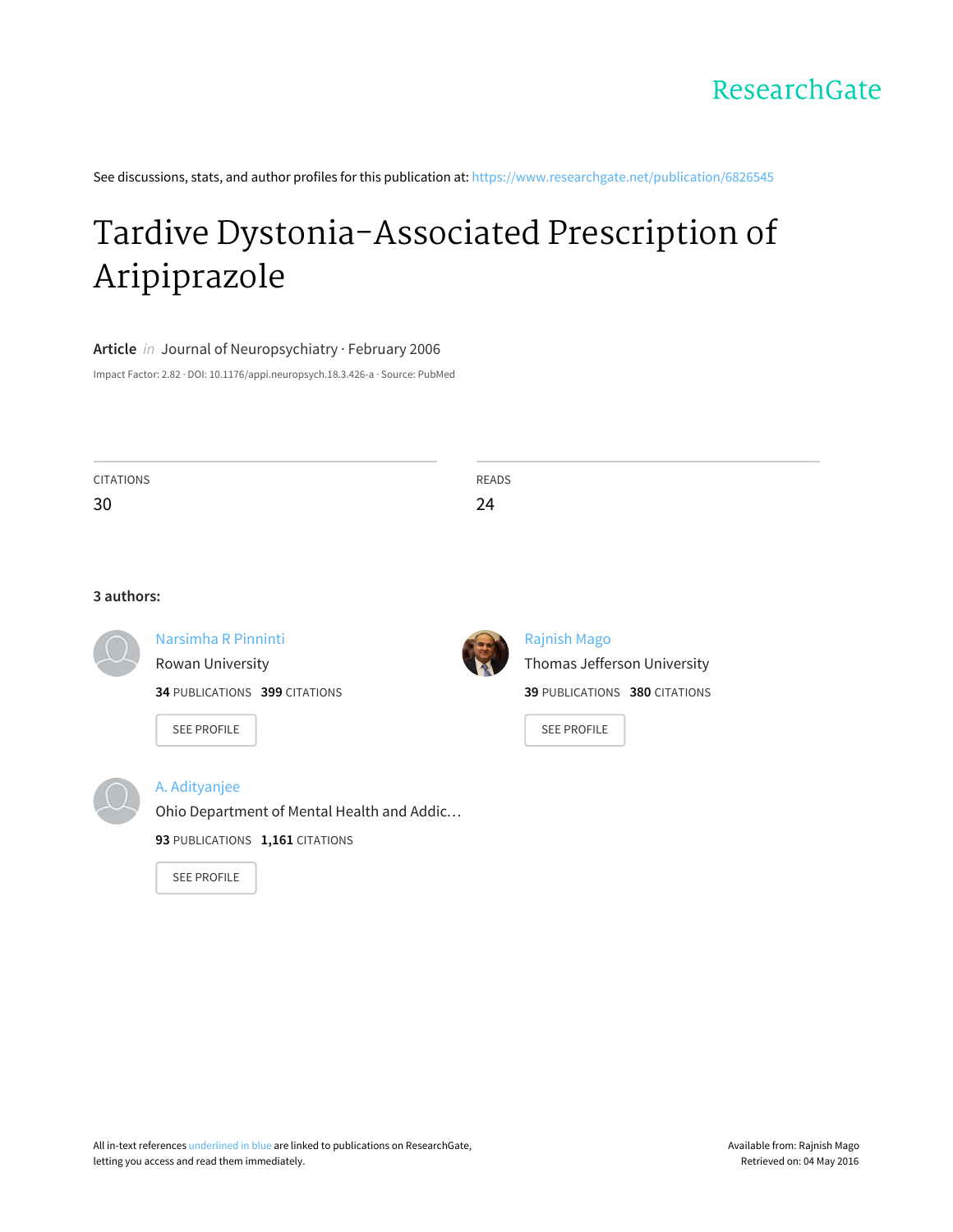#### **LETTERS**

post-exposure immunization. Although rabies was subsequently confirmed, the patient's history and presenting symptoms provided no straightforward explanation for the fatal outcome. Hence a diagnosis of rabies was not considered in the emergency room.

Clinicians in countries where rabies is still reported should consider its diagnosis while probing history in patients who mention death or sickness of their pet.

Vijay R. Prabhakar, M.D. R.N. MONSY ABRAHAM Department of Emergency, Apollo Specialty Hospital, Chennai, India

#### **Reference**

1. Dutta JK: Rabies presenting with priapism. J Assoc Physicians India 1994; 42:430

## **Neuroacanthocytosis: Presenting With Depression**

"Mr. A," a 38-year-old divorcee, presented to the department of neurology with complaints of alteration of the gait for the past 14 years. Since the age of 24, he had walked with a peculiar gait characterized by exaggerated lurching interspersed with sudden flexion movements at the hip and the knee joints bilaterally. He also had three episodes of generalized tonic clonic seizures when he was 26 years old; since then, he has been stabilized on 300 mg of phenytoin. For the past 3 years he has experienced difficulty with his speech and has found it difficult to articulate words. He also has experienced difficulty degluting solids. Following the onset of the illness, Mr. A lost his job, wife, and 6-year-old daughter. For the 8 months prior to presentation, Mr. A reported sadness

and a loss of interest in those TV programs he usually watched. His interaction with his family members also diminshed and now he preferred to spend most of his time alone in his room. At times he experienced thoughts of helplessness and hopelessness. He found no purpose left in his life and thought of ending it. Neurological examination revealed dysarthric speech and chorieform movement of the bilateral upper limbs. There was no evidence of any sensory deficit. His magnetic resonance imaging (MRI) scans did not reveal any significant findings and his routine investigations, apart from the peripheral blood film (PBF), were within normal range. PBF showed accanthocytes that constitute 10% of the peripheral blood film. A detailed psychiatric evaluation produced evidence in favor of major depressive disorder following which he was put on a regimen of sertraline, 200 mg.

Neuroacanthocytosis is a progressive neurological disease first described by Levine in 1960 and characterized by movement disorders, personality changes, cognitive deterioration, axonal neuropathy, and seizures. Acanthocytes (>3%) are seen in peripheral blood smears. Neurochemical studies have revealed altered levels of catecholamines in various brain regions. Dopamine has been found to be decreased in almost the entire brain, and norepinephrine levels elevated in the putamen and globus pallidus. Studies have also reported decreased serotonin levels in the caudate nucleus and substantia nigra. The mean age of presentation ranges from 8 to 62 years with a possible male preponderance. Sporadic cases, as well as autosomal recessive, autosomal dominant, and X-linked inheritance patterns, have been reported. This disorder is linked to chromosome 9q21. Imag-

ing studies have revealed caudate atrophy and increased signal in caudate and lentiform nuclei and hypometabolism in the neostriatum and the frontal cerebral cortical areas. The psychiatric manifestations of the disorder reported include personality changes, impulsivity, distractibility, anxiety, depression, apathy, loss of introspection, and compulsivity.<sup>1,2</sup> The treatment basically aims at supportive therapy and the management of associated behavioral symptoms.

Yatan Pal Singh Balhara, M.D.

Sunny T. Varghese, M.B.B.S. Mridula Kayal, M.B.B.S.

Department of Psychiatry, All India Institute of Medical Sciences (AIMMS), New Delhi, India

#### **References**

- 1. Rafalowska J, Drac H, Jamrozik Z: Neuroacanthocytosis: review of literature and case report. Folia Neuropathol 1996; 34:178–183
- 2. Rinne JO, Daniel SE, Scaravilli F: The neuropathological features of Neuroacanthocytosis. Mov Disord 1994; 9: 297– 304

## **Tardive Dystonia-Associated Prescription of Aripiprazole**

*SIR:* Tardive dystonia is a delayed side effect of antipsychotic exposure that occurs at a frequency of 1% to  $4.0\%$ <sup>1</sup> Most reports of tardive dystonia are from first-generation antipsychotics with recent case reports involving risperidone,<sup>2</sup> olanzapine, $3$ and possibly clozapine. A MED-LINE/PubMed/Psylit search did not reveal any published reports of tardive dystonia associated with second-generation antipsychotics available in the United States, such as ziprasidone, quetiapine, or aripiprazole. We report a case of tardive